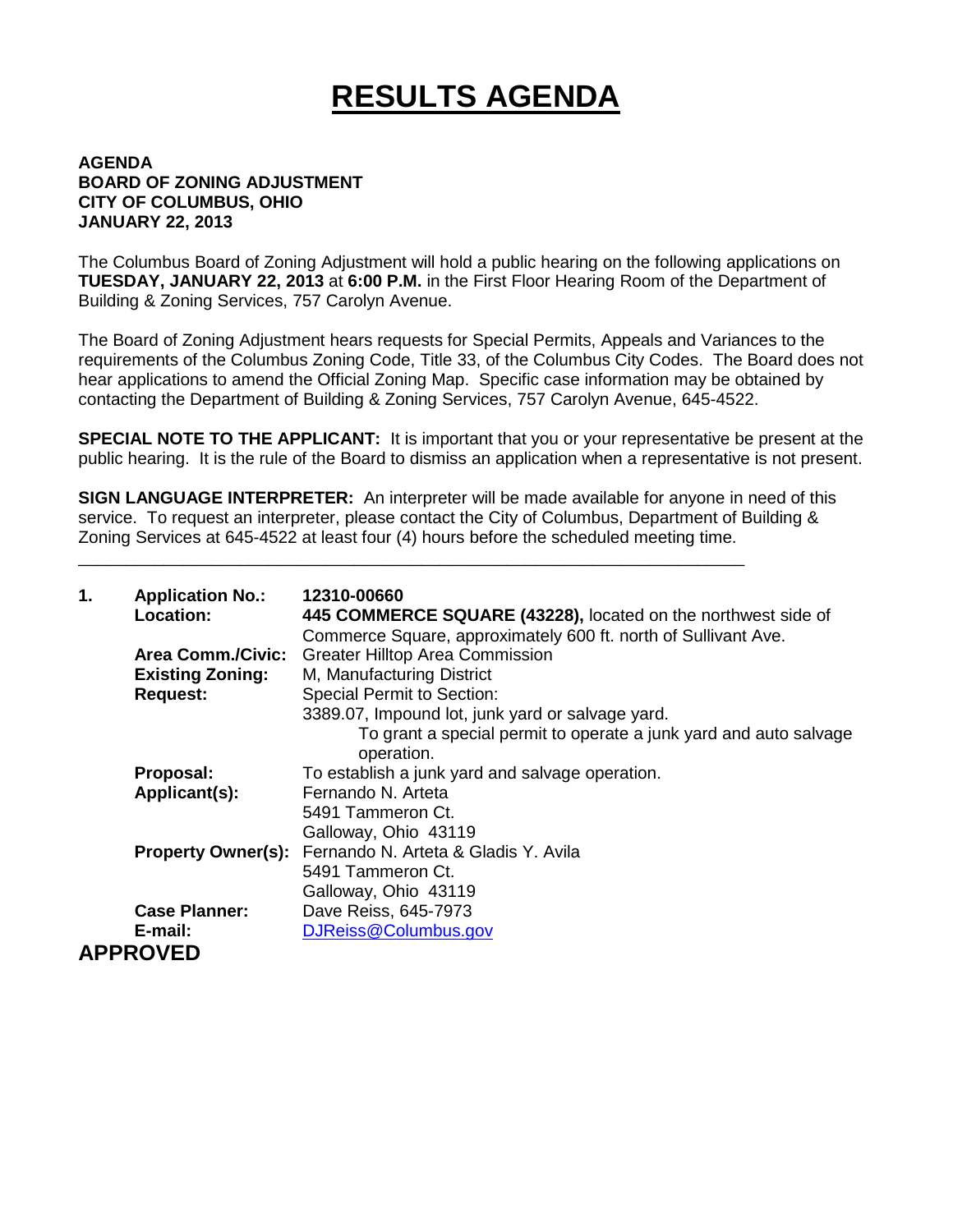| 2. | <b>Application No.:</b>   | 12310-00687                                                         |
|----|---------------------------|---------------------------------------------------------------------|
|    | Location:                 | 213 EAST BECK STREET (43206), located                               |
|    | <b>Area Comm./Civic:</b>  | <b>German Village Commission</b>                                    |
|    | <b>Existing Zoning:</b>   | R-2F, Residential District                                          |
|    | <b>Request:</b>           | Variance(s) to Section(s):                                          |
|    |                           | 3332.18, Basis of Computing Area.                                   |
|    |                           | To increase lot coverage from 50% to 55%                            |
|    |                           | 3332.28(A), Side Yard Obstruction                                   |
|    |                           | To allow an air conditioning unit in the side yard.                 |
|    | Proposal:                 | To construct an addition to an existing dwelling.                   |
|    | Applicant(s):             | William Hugus Architects, Ltd.                                      |
|    |                           | <b>Property Owner(s):</b> Vijay Lyer & Jeffrey A. Smith             |
|    |                           | 213 East Beck Street                                                |
|    |                           | Columbus, Ohio 43206                                                |
|    | <b>Case Planner:</b>      | Jamie Freise, 645-6350                                              |
|    | E-mail:                   | JFFreise@Columbus.gov                                               |
|    | <b>APPROVED</b>           |                                                                     |
|    |                           |                                                                     |
|    |                           |                                                                     |
| 3. | <b>Application No.:</b>   | 12310-00688                                                         |
|    | Location:                 | 630 MOHAWK STREET (43206), located on the east side of Mohawk       |
|    |                           | Street, apoproximately 207 feet north of Sycamore Street.           |
|    | <b>Area Comm./Civic:</b>  | <b>German Village Commission</b>                                    |
|    | <b>Existing Zoning:</b>   | R-2F, Residential District                                          |
|    | <b>Request:</b>           | Variance(s) to Section(s):                                          |
|    |                           | 3332.26(E), Minimum side yard permitted.                            |
|    |                           | To reduce the minimum side yard from 3 feet to 2 feet on each side. |
|    | Proposal:                 | To construct a new garage.                                          |
|    | Applicant(s):             | <b>Bill Hugus, Architect</b>                                        |
|    |                           | 750 Mohawk Street                                                   |
|    |                           | Columbus, Ohio 43206                                                |
|    | <b>Property Owner(s):</b> | Honros Family Real Estate, LLC                                      |
|    |                           | 14001 State Route 56 SE                                             |
|    |                           | Mount Sterling, Ohio 43143                                          |
|    | <b>Case Planner:</b>      | Dana Hitt, 645-2395                                                 |
|    | E-mail:                   | DAHitt@Columbus.gov                                                 |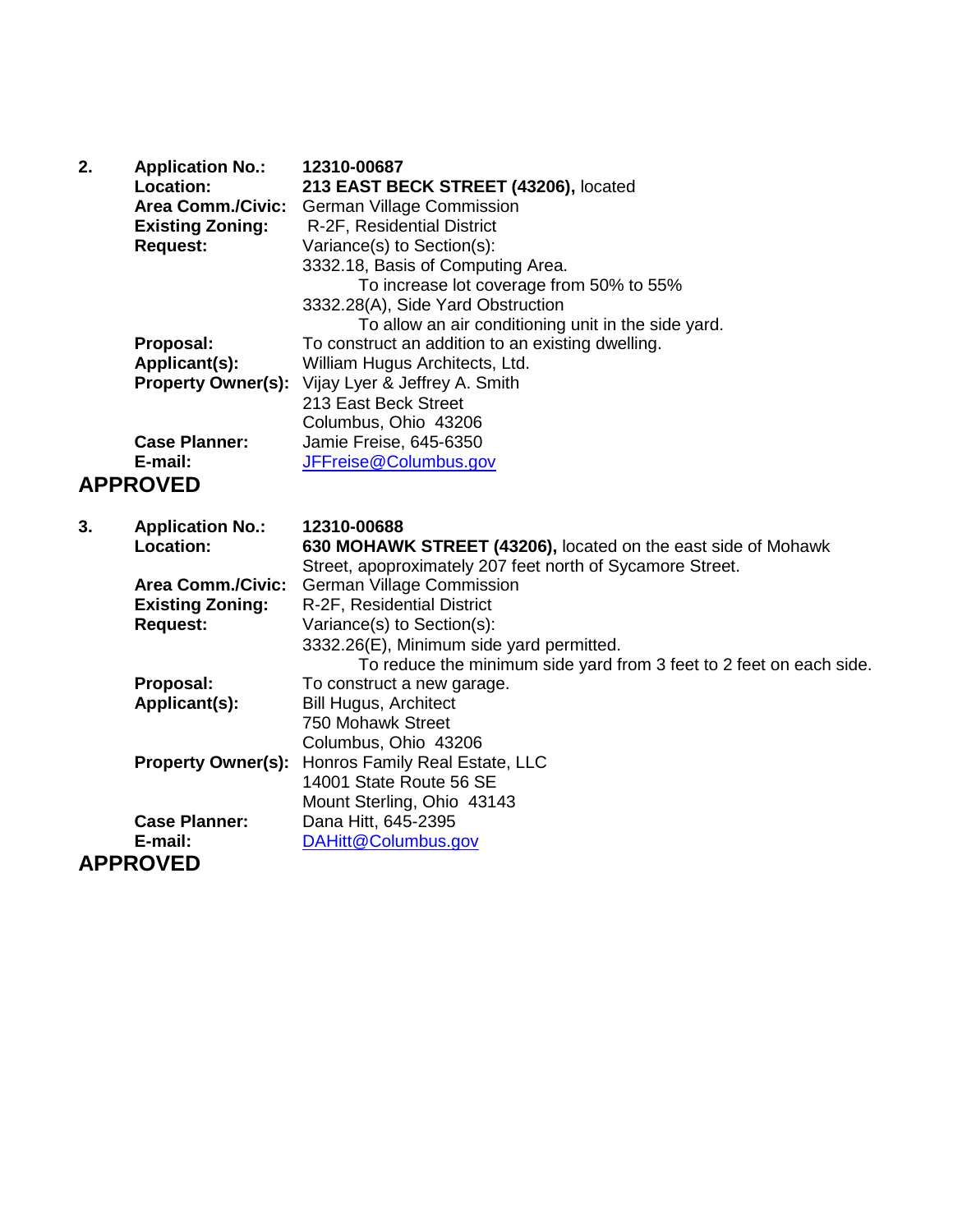| 4. | <b>Application No.:</b>              | 12310-00691                                                       |
|----|--------------------------------------|-------------------------------------------------------------------|
|    | <b>Location:</b>                     | 601 NORTH HIGH STREET (43215), located at the northwest corner of |
|    |                                      | Poplar Street and North High Street                               |
|    | <b>Area Comm./Civic:</b>             | Victorian Village Commission                                      |
|    | <b>Existing Zoning:</b>              | C-4, Commercial District                                          |
|    | <b>Request:</b>                      | Variance(s) to Section(s):                                        |
|    |                                      | 3312.49, Minimum numbers of parking spaces required.              |
|    |                                      | To reduce the minimum number of required automobile parking       |
|    |                                      | spaces from 64 to 0.                                              |
|    | Proposal:                            | To legitimize an existing mixed use development.                  |
|    | Applicant(s):                        | Plaza Properties, c/o Jackson B. Reynolds                         |
|    |                                      | 37 West Broad Street                                              |
|    |                                      | Columbus, Ohio 43215                                              |
|    | Property Owner(s): Yukon Plaza, Ltd. |                                                                   |
|    |                                      | 3016 Maryland Avenue                                              |
|    |                                      | Columbus, Ohio 43209                                              |
|    | <b>Case Planner:</b>                 | Jamie Freise, 645-6350                                            |
|    | E-mail:                              | JFFreise@Columbus.gov                                             |
|    | <b>APPROVED</b>                      |                                                                   |

| 5. | <b>Application No.:</b>  | 12310-00693                                                                                                      |
|----|--------------------------|------------------------------------------------------------------------------------------------------------------|
|    | Location:                | 40 STEWART AVENUE (43206), located at the northwest corner of City                                               |
|    |                          | Park Ave. & Stewart Ave.                                                                                         |
|    | <b>Area Comm./Civic:</b> | <b>German Village Commission</b>                                                                                 |
|    | <b>Existing Zoning:</b>  | R-2F, Residential District                                                                                       |
|    | <b>Request:</b>          | Variances to Sections:                                                                                           |
|    |                          | 3312.49, Minimum numbers of parking spaces required.                                                             |
|    |                          | To reduce the required number of additional parking spaces from<br>50 to 0. (0 existing on-site parking spaces.) |
|    |                          | 3332.27, Rear yard.                                                                                              |
|    |                          | To reduce the minimum rear yard from 25% of the total lot area to<br>18.6% of the total lot area.                |
|    | Proposal:                | To rehabilitate an existing elementary school and re-configure the property.                                     |
|    | Applicant(s):            | Charissa W. Durst; c/o Hardlines Design Company                                                                  |
|    |                          | 4608 Indianola Ave.                                                                                              |
|    |                          | Columbus, Ohio 43214                                                                                             |
|    |                          | <b>Property Owner(s): Columbus City School District</b>                                                          |
|    |                          | 270 E. State St.                                                                                                 |
|    |                          | Columbus, Ohio 43215                                                                                             |
|    | <b>Case Planner:</b>     | Dave Reiss, 645-7973                                                                                             |
|    | E-mail:                  | DJReiss@Columbus.gov                                                                                             |
|    | <b>APPROVED</b>          |                                                                                                                  |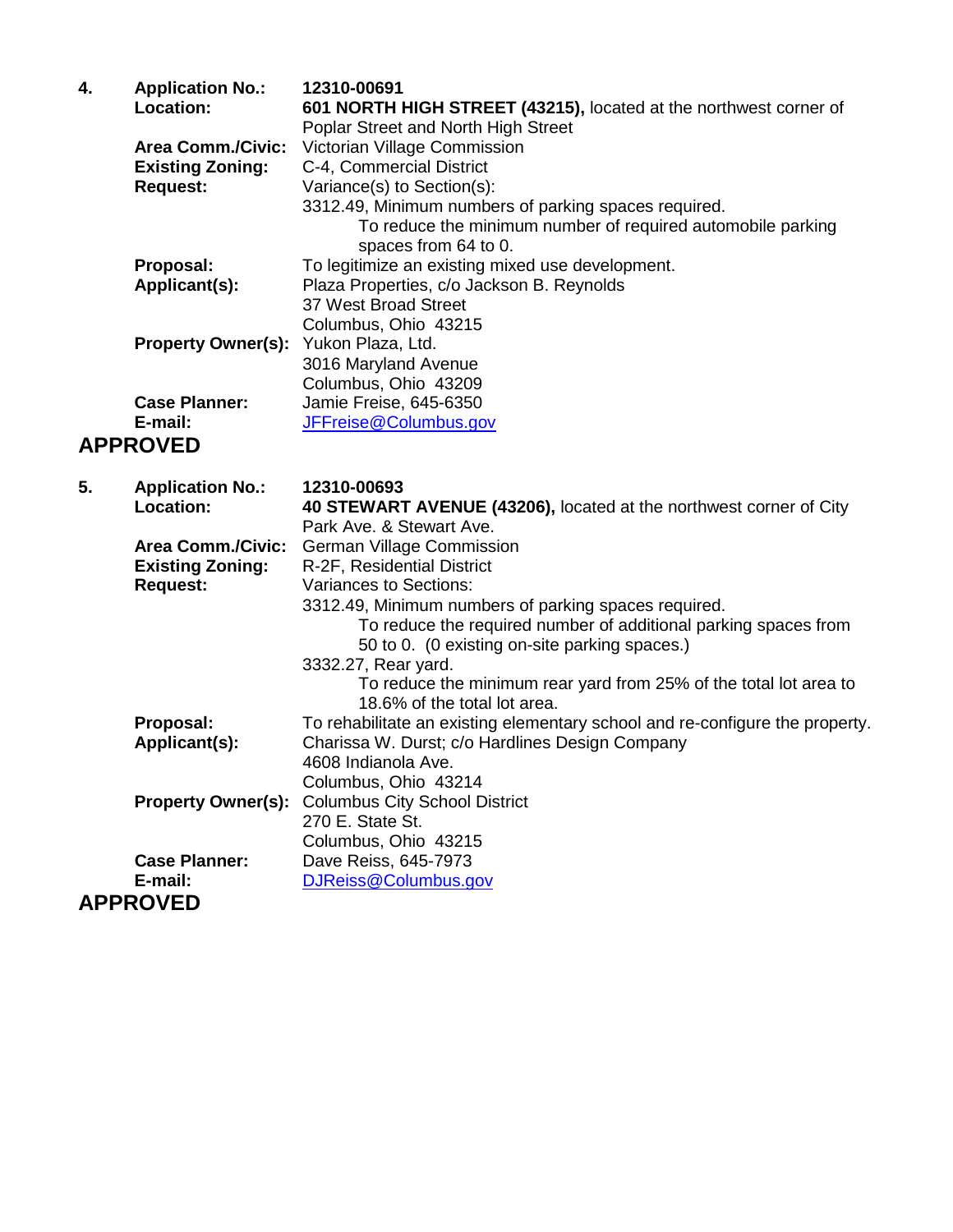| 6. | <b>Application No.:</b>   | 12310-00694                                                                           |
|----|---------------------------|---------------------------------------------------------------------------------------|
|    | <b>Location:</b>          | 955 WEST FIFTH AVENUE (43212), located on the southeast corner of                     |
|    |                           | 5th Avenue and Norton Avenue                                                          |
|    | <b>Area Comm./Civic:</b>  | 5th by Northwest Area Commission                                                      |
|    | <b>Existing Zoning:</b>   | M, Manufacturing District                                                             |
|    | <b>Request:</b>           | Variance(s) to Section(s):                                                            |
|    |                           | 312.49, Minimum numbers of parking spaces required.                                   |
|    |                           | To reduce the minimum number of required automobile parking<br>spaces from 102 to 87. |
|    | Proposal:                 | A change of use from retail to residential and a patio addition.                      |
|    | Applicant(s):             | Gray B. Gitlitz, Esq.                                                                 |
|    |                           | 5003 Horizons Drive, Suite 200                                                        |
|    |                           | Columbus, Ohio 43220                                                                  |
|    | <b>Property Owner(s):</b> | Fifth Avenue Design Center, c/o Simon Saberi                                          |
|    |                           | 4844 Adele Court                                                                      |
|    |                           | Woodland Hills, California 91364                                                      |
|    | <b>Case Planner:</b>      | Jamie Freise, 645-6350                                                                |
|    | E-mail:                   | JFFreise@Columbus.gov                                                                 |
|    | <b>APPROVED</b>           |                                                                                       |

| 7. | <b>Application No.:</b>   | 12310-00696                                                        |
|----|---------------------------|--------------------------------------------------------------------|
|    | Location:                 | 1578 PARSONS AVENUE (43207), located at the southeast corner of    |
|    |                           | Markison & Parsons Aves.                                           |
|    | <b>Area Comm./Civic:</b>  | South Side Area Commission                                         |
|    | <b>Existing Zoning:</b>   | C-4, Commercial District                                           |
|    | <b>Request:</b>           | Variances to Sections:                                             |
|    |                           | 3372.604, Setback requirements.                                    |
|    |                           | To allow parking on the side of a building served by an alley.     |
|    |                           | 3372.605, Building design standards.                               |
|    |                           | To construct a building that is less than 60% of the width of the  |
|    |                           | primary frontage (48.1%) and to not provide 60% of the building    |
|    |                           | elevation along the primary building frontage with clear, untinted |
|    |                           | window glass between 2 ft. and 10 ft. above the nearest sidewalk   |
|    |                           | and along the secondary frontage for 10 ft.                        |
|    | Proposal:                 | To construct a new retail store.                                   |
|    | Applicant(s):             | Timothy Stewart; c/o Hurley & Stewart                              |
|    |                           | 2800 S. 11th St.                                                   |
|    |                           | Kalamazoo, Michigan 49009                                          |
|    | <b>Property Owner(s):</b> | Morey Rotfus; c/o Modern Development Corporation                   |
|    |                           | 5979 Ulry Rd.                                                      |
|    |                           | Westerville, Ohio 43081                                            |
|    | <b>Case Planner:</b>      | Dave Reiss, 645-7973                                               |
|    | E-mail:                   | DJReiss@Columbus.gov                                               |
|    |                           | APPROVED 3372.604 & 3372.605 FOR A BUILDING LESS THAN 60% OF THE   |
|    |                           | WIDTH OF THE PRIMARY FRONTAGE.                                     |
|    |                           |                                                                    |

**DISAPPROVED NOT PROVIDING CLEAR, UNTINTED GLASS.**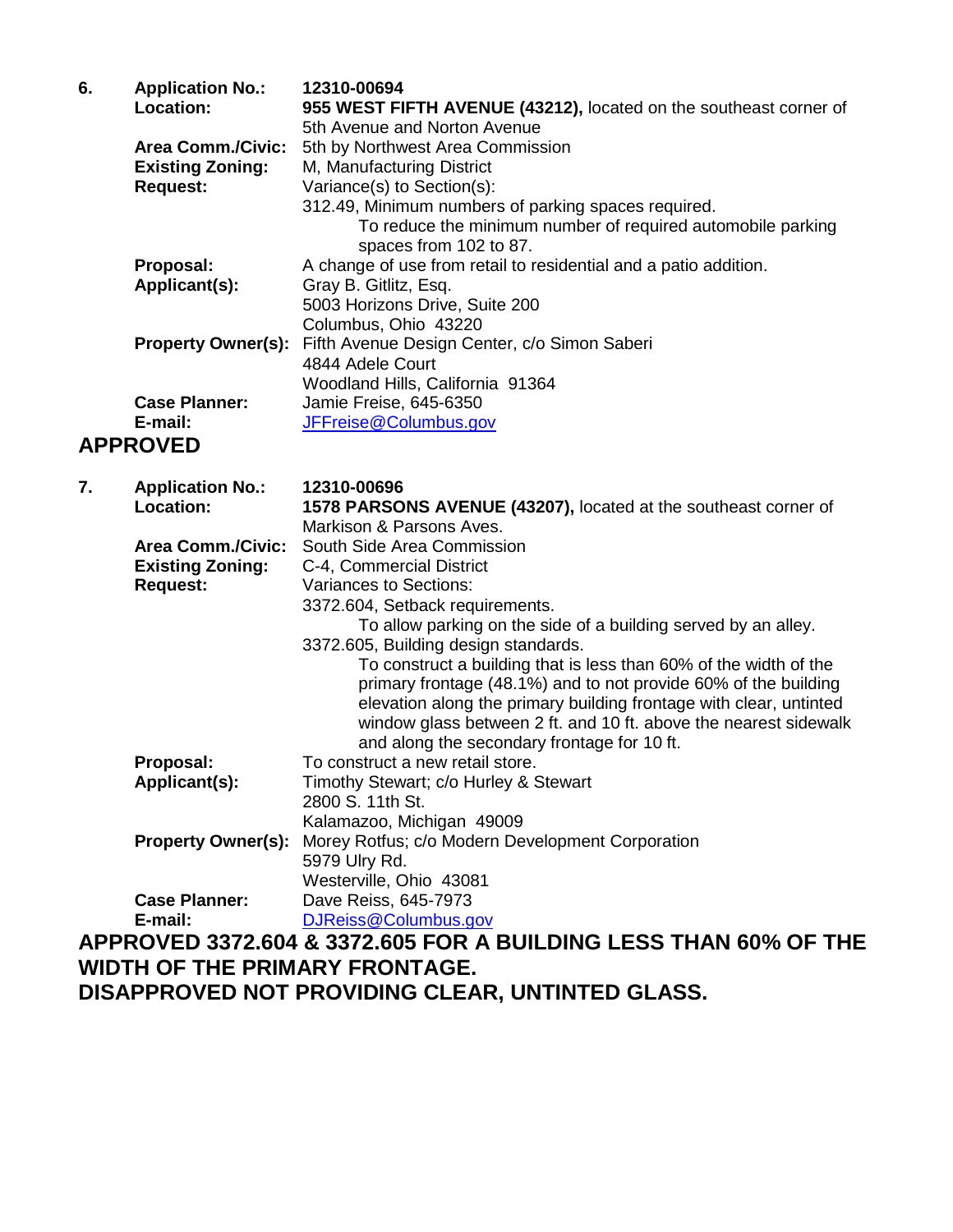| 8. | <b>Application No.:</b><br>Location: | 12310-00699<br>2283 NORTH HIGH STREET (43201), located on the west side of N. High |
|----|--------------------------------------|------------------------------------------------------------------------------------|
|    |                                      | St., approximately 50 ft. south of Oakland Ave.                                    |
|    | <b>Area Comm./Civic:</b>             | <b>University Area Commission</b>                                                  |
|    | <b>Existing Zoning:</b>              | C-4, Commercial District                                                           |
|    | <b>Request:</b>                      | <b>Variances to Sections:</b>                                                      |
|    |                                      | 3312.29, Parking space.                                                            |
|    |                                      | To reduce the minimum dimensions of parking spaces from 9 ft. by                   |
|    |                                      | 18 ft. to as little as 8 ft. 4 in. in width and approximately 13 ft. in            |
|    |                                      | depth.                                                                             |
|    |                                      | 3312.25, Maneuvering.                                                              |
|    |                                      | To not provide sufficient maneuvering (20 ft.) to access parking                   |
|    |                                      | spaces from an aisle and to allow maneuvering to partially extended                |
|    |                                      | parking spaces numbered 8 -14 through the parking space so                         |
|    |                                      | designated.                                                                        |
|    |                                      | 3312.49, Minimum numbers of parking spaces.                                        |
|    |                                      | To reduce the required number of additional parking spaces from 3                  |
|    |                                      | to 0. (There are 14 sub-standard parking spaces provided.)                         |
|    |                                      | 3312.09, Aisle.                                                                    |
|    |                                      | To reduce the minimum aisle width from 17 ft. to 14 ft. (3 ft.).                   |
|    | Proposal:                            | To obtain zoning clearance for an existing outdoor patio for a restaurant.         |
|    | Applicant(s):                        | Mark Ours; c/o ON Architects, L.L.C.                                               |
|    |                                      | 170 Thurman Ave.                                                                   |
|    |                                      | Columbus, Ohio 43206                                                               |
|    | <b>Property Owner(s):</b>            | Eventide, Inc.; Attn.: Susan Martin                                                |
|    |                                      | 135 Waters Mill Circle                                                             |
|    |                                      | Alpharetta, Georgia 30022                                                          |
|    | <b>Case Planner:</b>                 | Dave Reiss, 645-7973                                                               |
|    | E-mail:                              | DJReiss@Columbus.gov                                                               |
|    | <b>APPROVED</b>                      |                                                                                    |
| 9. | <b>Application No.:</b>              | 12310-00702                                                                        |
|    | Location:                            | 3581 CYPRESS CREEK DRIVE (43228), located at the southwest corner                  |
|    |                                      | of Bigby Hollow St. & Cypress Creek Dr.                                            |
|    | <b>Area Comm./Civic:</b>             | None                                                                               |
|    | <b>Existing Zoning:</b>              | SR, Suburban Residential District                                                  |
|    | <b>Request:</b>                      | Variance to Section:                                                               |
|    |                                      | 3321.05, Vision clearance.                                                         |
|    |                                      | To construct a privacy fence greater than 2-1/2 ft. in height at a 10              |
|    |                                      | ft. setback from the right-of-way.                                                 |
|    | Proposal:                            | To construct a 6 ft. tall privacy fence within the required 25 ft. vision          |
|    |                                      | clearance setback.                                                                 |
|    | Applicant(s):                        | Kyle L. & Sarah L. Feldman                                                         |
|    |                                      | 3581 Cypress Creek Dr.                                                             |
|    |                                      | Columbus, Ohio 43228                                                               |
|    | <b>Property Owner(s):</b>            | Same as applicant.                                                                 |
|    | <b>Case Planner:</b>                 | Dave Reiss, 645-7973                                                               |
|    | E-mail:                              | DJReiss@Columbus.gov                                                               |
|    | <b>APPROVED</b>                      |                                                                                    |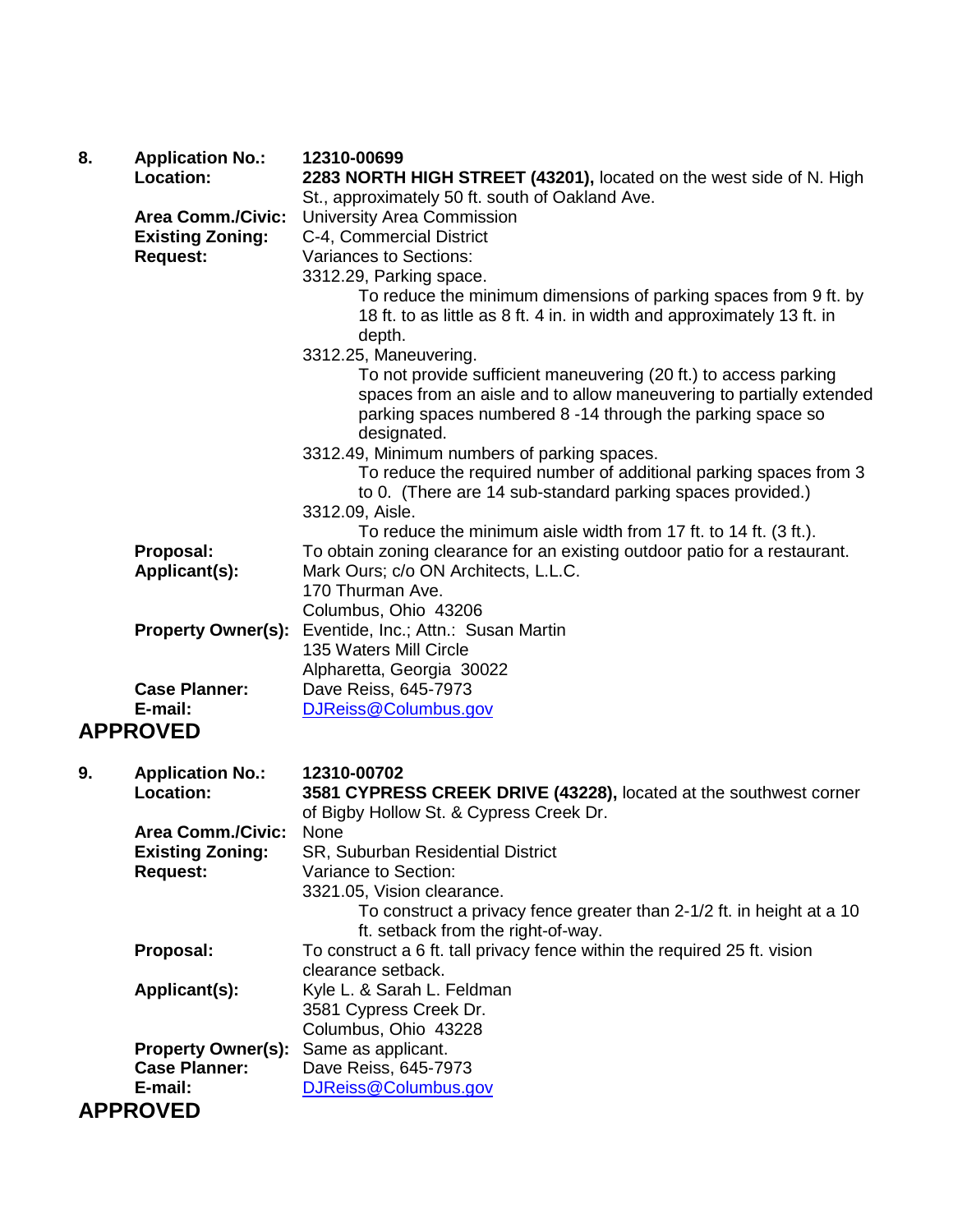| 10. | <b>Application No.:</b>   | 12310-00705                                                          |
|-----|---------------------------|----------------------------------------------------------------------|
|     | Location:                 | 1815 STELZER ROAD (43219), located on the west side of Stelzer Road, |
|     |                           | approximately 356 feet north of Ole Country Lane.                    |
|     | <b>Area Comm./Civic:</b>  | Northeast Area Commission                                            |
|     | <b>Existing Zoning:</b>   | R, Rural Residential District                                        |
|     | <b>Request:</b>           | Variance(s) to Section(s):                                           |
|     |                           | 3332.38(F), Private garage.                                          |
|     |                           | To increase the allowable size devoted to garage/carport from 720    |
|     |                           | sq.ft. to 998 sq.ft.                                                 |
|     | Proposal:                 | To construct a carport in addtion to an existing garage              |
|     | Applicant(s):             | James F. and Sandra B. Holland                                       |
|     |                           | 1815 Stelzer Road                                                    |
|     |                           | Columbus, Ohio 43219                                                 |
|     | <b>Property Owner(s):</b> | Applicant                                                            |
|     | <b>Case Planner:</b>      | Jamie Freise, 645-6350                                               |
|     | E-mail:                   | JFFreise@Columbus.gov                                                |
|     | <b>POSTPONED</b>          |                                                                      |

| 11. | <b>Application No.:</b>   | 12310-00710                                                       |
|-----|---------------------------|-------------------------------------------------------------------|
|     | <b>Location:</b>          | 730 SOUTH HIGH STREET (43206), located at the northeast corner of |
|     |                           | South High Street and East Frankfort Street.                      |
|     | <b>Area Comm./Civic:</b>  | <b>Brewery District Commission</b>                                |
|     | <b>Existing Zoning:</b>   | R-2F, Residential District                                        |
|     | <b>Request:</b>           | Variance(s) to Section(s):                                        |
|     |                           | 3312.49, Minimum numbers of parking spaces required.              |
|     |                           | To reduce the minimum number of additional automobile parking     |
|     |                           | spaces from 4 to 0 and bicycle parking spaces from 2 to 0.        |
|     | Proposal:                 | A change of use from retail to restaurant.                        |
|     | Applicant(s):             | <b>Thomas Dustin Kotchou</b>                                      |
|     |                           | 602 South 9th Street                                              |
|     |                           | Columbus, Ohio 43206                                              |
|     | <b>Property Owner(s):</b> | <b>Randy Walker</b>                                               |
|     |                           | 5602 Riverside Drive                                              |
|     |                           | Dublin, Ohio 43017                                                |
|     | <b>Case Planner:</b>      | Jamie Freise, 645-6350                                            |
|     | E-mail:                   | JFFreise@Columbus.gov                                             |
|     | <b>APPROVED</b>           |                                                                   |